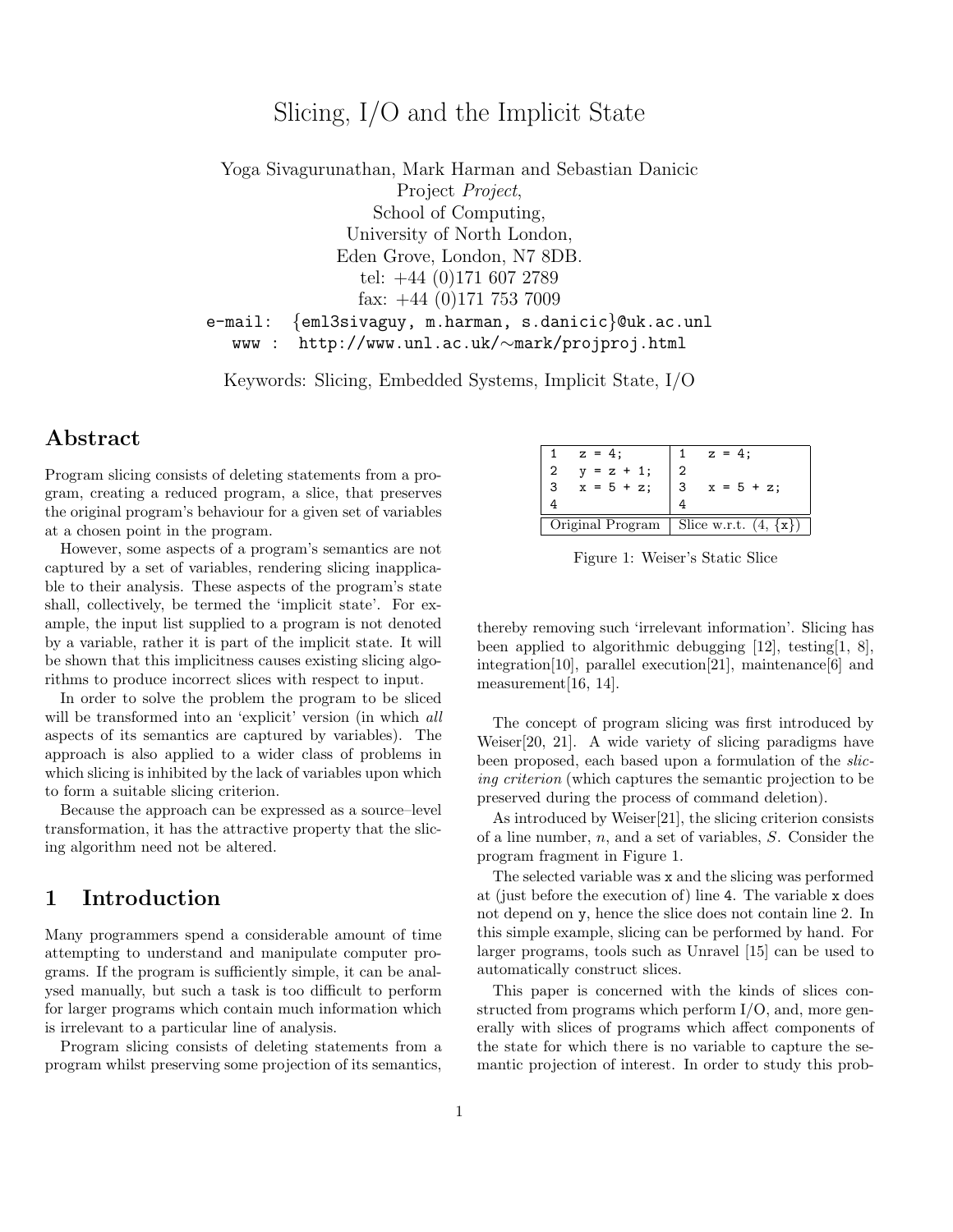lem the static slicing paradigm will be adopted for simplicity of exposition. However, the results apply equally well to the dynamic [13], quasi–dynamic [19] and conditioned [3, 5] paradigms.

The contribution of this paper can be summarised as follows:

- A minor problem concerning slicing in the presence of input is identified.
- The problem is circumvented using an implicit state removal transformation.
- The transformation is shown to be applicable to a wider class of programs which contain few (or no) variables upon which to form slicing criteria.

The rest of the paper is organised as follows: Section 2 contains some preliminary definitions, which are used in sections 3 and 4 to provide a formal treatment of static slicing in the presence of input statements. Section 5 introduces the implicit state removal transformation, used to rectify a problem identified with slicing in the presence of input, and section 6 shows how this approach can be applied to the more general problem of slicing embedded system programs, which may contain few variables upon which to base a suitable slicing criterion. Section 7 concludes with some directions for future work.

## 2 Preliminary Definitions

This section introduces some definitions which will be used in subsequent sections.

#### Definition 1 (REF and DEF Variable Sets)

 $DEF(n)$  denotes the set of variables defined at node n.  $REF(n)$  denotes the set of variables referenced at node  $n.$  For example, if  $n$  were the assignment statement  $x = y + z$ ; we would have  $DEF(n) = \{x\}$  and  $REF(n)$  $= {y, z}.$ 

Definition 2 (Head and Tail) The head of a sequence, s, shall be denoted  $hd(s)$  and the remaining sequence shall be denoted  $tl(s)$ .

Definition 3 (Function Overriding) This is an operation that takes two functions and creates a new one by overriding all the mappings in the first function with those in the second. We write the overriding of the function,  $f$ , by the function q like this:  $f \oplus q$ .

Definitions 4, 5, 6 and 7 which follow, are those introduced by Weiser [21].

A state trajectory of a program is a trace of its execution, containing 'snapshots' of all its variable values (its state) just before the execution of each statement.

Definition 4 (State Trajectory) A state trajectory of length  $k$  of a program  $P$  is a finite list of ordered pairs

$$
\langle (n_1, s_1), (n_2, s_2), \ldots, (n_k, s_k) \rangle
$$

where each  $n$  is a node of  $P$  and each  $s$  is a function mapping the variables in V to their values. Each  $(n, s)$ gives the values of variables in V immediately before the execution of n.

Definition 5 (Static Slicing Criterion) A static slicing criterion of a program P is a pair  $\langle i, V \rangle$ , where i is a statement in  $P$  and  $V$  is a subset of the variables in  $P$ .

A static slicing criterion  $C = \langle i, V \rangle$  determines a projection function  $\text{Proj}_C$  which throws out of the state trajectory all ordered pairs except those starting with  $i$ , and from the remaining pairs throws out all identifiers not in V.

**Definition 6 (Projection)** Let  $T = (t_1, t_2, \ldots, t_n)$  be a state trajectory,  $n$  any node in  $N$  and  $s$  any function from variable names to values. Then

$$
Proj'_{\leq i,V>}((n,s)) = \begin{cases} \lambda & \text{if } n \neq i \\ (n,s|V) & \text{if } n = i \end{cases}
$$

where  $s|V$  is s restricted to domain V, and  $\lambda$  is the empty string. Proj' is now extended to entire trajectories:

$$
Proj_{\langle i,V \rangle}(T) = Proj'_{\langle i,V \rangle}(t_1) \dots Proj'_{\langle i,V \rangle}(t_n).
$$

A slice is defined, behaviourally, as any subset of a program which preserves a projection of its behaviour, determined by the slicing criterion.

**Definition 7 (Static Slicing)** A slice S of a program  $P$ on a slicing criterion  $C = \langle i, V \rangle$  is any program with the following two properties.

- 1.  $S$  can be obtained from  $P$  by deleting zero or more statements from P.
- 2. Whenever  $P$  halts on an input  $I$  with state trajectory T, then S also halts on input I with state trajectory  $T'$ , and  $\text{Proj}_C(T) = \text{Proj}_{C'}(T')$ , where  $C' = \langle \text{succ}(i), V \rangle$ , and  $succ(i)$  is the nearest successor to i in the original program which is also in the slice, or  $i$  itself if  $i$  is in the slice.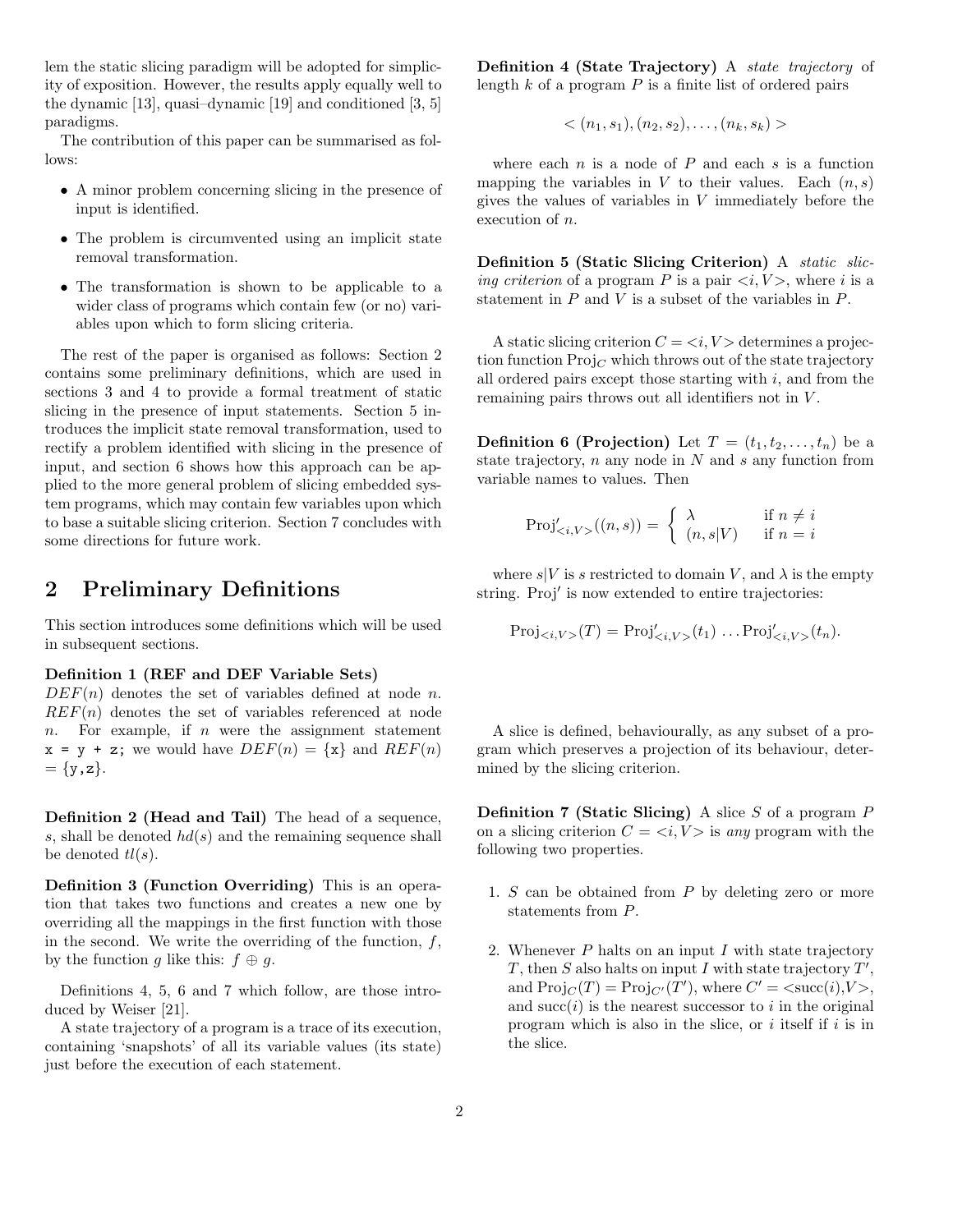| 1: $x = 4$ ;         | 1: $x = 4$ ;   |
|----------------------|----------------|
| $2: z = 2*x;$        | 2:             |
| 3:<br>$q = x;$       | 3:<br>$q = x;$ |
| 4: $y = z + q$ ;     | 4 :            |
| 5:                   | 5 :            |
| Original program $P$ | Slice $P'$     |

Figure 2: Static Slicing on the Criterion  $(5, \{q\})$ 

## 3 The Formal Definition of a Slice

Suppose the initial state for program P in Figure 2 is  $\sigma$ . The elements of the state trajectory are pairs,  $(n,\sigma)$  where n is the next line to be executed. Therefore at line 1, the pair will be  $(1,\sigma)$ . The term 'at line n' means 'when the next line to be executed is at line n'.

In order to define the state trajectory produced by the execution of a program, it will be necessary to formally define the state–to–state mapping<sup>1</sup>,  $\mathcal{M}_I[\![s]\!]$ , denoted by an assignment statement, s. This is defined in the standard way [18], namely:

$$
\mathcal{M}_I[\![i=e;]\!] = \lambda \sigma.\sigma \oplus \{i \mapsto \mathcal{E}[\![e]\!] \sigma\}
$$

Using this semantic description, the state trajectory  $T$ , for the example program  $P$  can be determined:

 $T =$  $<\,$  $(1, \sigma)$ ,  $(2, \sigma \oplus \{\llbracket \mathbf{x} \rrbracket \mapsto 4\}),$  $(3, \sigma \oplus \{ \llbracket \mathbf{x} \rrbracket \mapsto 4, \llbracket \mathbf{z} \rrbracket \mapsto 8 \}),$  $(4, \sigma \oplus \{ \llbracket \mathbf{x} \rrbracket \mapsto 4, \llbracket \mathbf{z} \rrbracket \mapsto 8, \llbracket \mathbf{q} \rrbracket \mapsto 4 \}),$  $(5, \sigma \oplus {\mathbb{K}} \times ] \mapsto 4, {\mathbb{K}} \times ] \mapsto 8, {\mathbb{K}} \times ] \mapsto 4, {\mathbb{K}} \times ] \mapsto 12$ >

 $Proj_{\langle n,V \rangle}$  denotes the sequence obtained by removing all pairs  $(x, y)$  such that  $x \neq n$ , and restricting the state, y, of those which remain, to include only those mappings for variables in V, so  $\text{Proj}_{\leq 5,\{q\}>}(\mathcal{T}) = \leq (5, \{[\![q]\!] \mapsto 4\})$ 

The state trajectory  $T'$  for the slice,  $P'$ , when the initial state is  $\sigma$ , is:

$$
T' = \n\n(1, \sigma),\n(2, \sigma \oplus \{ [\mathbf{x}] \mapsto 4 \}),\n(3, \sigma \oplus \{ [\mathbf{x}] \mapsto 4 \}),\n(4, \sigma \oplus \{ [\mathbf{x}] \mapsto 4, [\mathbf{q}] \mapsto 4 \}),\n(5, \sigma \oplus \{ [\mathbf{x}] \mapsto 4, [\mathbf{q}] \mapsto 4 \})\n>Now Proj_{< 5, \{q\} >}(T') = < (5, \{ [\mathbf{q}] \mapsto \}
$$

 $\{4\}$ ) $>$ , so  $Proj_{\leq 5,\{q\}>}(T) = Proj_{\leq 5,\{q\}>}(T')$ , and therefore P' is a

| 1: scanf("%d", &x);   1: scanf("%d", &x);<br>2: scanf("%d", &y);   2: scanf("%d", &y); |                            |
|----------------------------------------------------------------------------------------|----------------------------|
| 3:                                                                                     |                            |
| Original Program, P                                                                    | Slice on $(3, \{y\})$ , P' |

Figure 3: Slicing Programs with Input Statements

slice of P according to definition 7.

### 4 The Input Problem

In the previous section, the state was described as a mapping,  $I \rightarrow V$ , where I is the set of all variable identifiers and  $V$  is the set of all possible values. This form of state is known as an environment and V is known as the set of denotable values [18].

In order to represent the semantics of input statements we shall need to augment the environment with a sequence of values,  $seq(V)$ , to denote the input sequence, thus the state will become  $(I \to V) \times seq(V)$ . This augmentation of the state allows us to model the statement scanf("","",  $kx$ ); as a state transformation from  $(\sigma, i)$  to  $(\sigma \oplus {\{\mathbf{x}\}\mapsto \mathrm{hd}(i)\}, \mathrm{tl}(i))$ , enabling us to construct state trajectories for programs which perform input.

Consider, for example the program  $P$  in Figure 3. Suppose the slicing criterion is  $(3, \{y\})$ . The state trajectory, T, when the initial environment is  $\sigma$  and the initial input list is  $i$  is:

$$
T = \n\n(1, (\sigma, i)),\n(2, (\sigma \oplus \{\llbracket \mathbf{x} \rrbracket \mapsto \mathrm{hd}(i)\}, \mathrm{tl}(i))),\n(3, (\sigma \oplus \{\llbracket \mathbf{x} \rrbracket \mapsto \mathrm{hd}(i), \llbracket \mathbf{y} \rrbracket \mapsto \mathrm{hd}(\mathrm{tl}(i))\}, \mathrm{tl}(\mathrm{tl}(i))))\n> \n
$$
T = \n\begin{bmatrix}\nT & \text{if } (T) & \text{if } (T) & \text{if } (T) & \text{if } (T) & \text{if } (T) & \text{if } (T) & \text{if } (T) & \text{if } (T) & \text{if } (T) & \text{if } (T) & \text{if } (T) & \text{if } (T) & \text{if } (T) & \text{if } (T) & \text{if } (T) & \text{if } (T) & \text{if } (T) & \text{if } (T) & \text{if } (T) & \text{if } (T) & \text{if } (T) & \text{if } (T) & \text{if } (T) & \text{if } (T) & \text{if } (T) & \text{if } (T) & \text{if } (T) & \text{if } (T) & \text{if } (T) & \text{if } (T) & \text{if } (T) & \text{if } (T) & \text{if } (T) & \text{if } (T) & \text{if } (T) & \text{if } (T) & \text{if } (T) & \text{if } (T) & \text{if } (T) & \text{if } (T) & \text{if } (T) & \text{if } (T) & \text{if } (T) & \text{if } (T) & \text{if } (T) & \text{if } (T) & \text{if } (T) & \text{if } (T) & \text{if } (T) & \text{if } (T) & \text{if } (T) & \text{if } (T) & \text{if } (T) & \text{if } (T) & \text{if } (T) & \text{if } (T) & \text{if } (T) & \text{if } (T) & \text{if } (T) & \text{if } (T) & \text{if } (T) & \text{if } (T) & \text{if } (T) & \text{if } (T) & \text{if } (T) & \text{if } (T) &
$$
$$

Therefore  $\text{Proj}_{\leq 3, \{y\}>}(\mathcal{T}) = \langle 3, (\{\llbracket y \rrbracket \mapsto \text{hd}(\text{tl}(i))\},\$  $tl(tl(i))))$ .

Let  $P'$  be a slice of  $P$  constructed with respect to the slicing criterion  $(3, \{y\})$  according to definition 7, and let the state trajectory produced by the execution of  $P'$  in the initial state  $(\sigma, i)$  be T'. By definition 7,  $\text{Proj}_{\leq 3, \{y\}>}(\mathcal{T})$ must be  $\text{Proj}_{\leq 3, \{y\}>}(\mathcal{T}')$ , so  $\text{Proj}_{\leq 3, \{y\}>}(\mathcal{T}')$  will be  $\leq (3, \{y\})$  $({\{\llbracket y \rrbracket \mapsto \text{hd}(\text{tl}(i))\}, \text{tl}(\text{tl}(i))))$ .

Clearly therefore, any valid slice,  $P'$  of  $P$  with respect to  $(3, \{y\})$  must affect the value of the variable y. Since the only statement in  $P$  which does this is statement 2, statement 2 must be included in the slice. Furthermore, if the slice  $P'$  were to contain only statement 2, then  $Proj_{\leq 3,\{y\}>}(T')$  would be  $\leq (3, (\{\llbracket y \rrbracket \mapsto \text{hd}(i)\}, \text{tl}(i)))>$ . Therefore, in order to satisfy definition 7, statement 1 must also be included in  $P'$ . The only valid slice of  $P$  w.r.t.  $(3, 1)$ 

<sup>&</sup>lt;sup>1</sup>The reason we add the subscript  $I$  to  $M$  will become clear in the next two sections.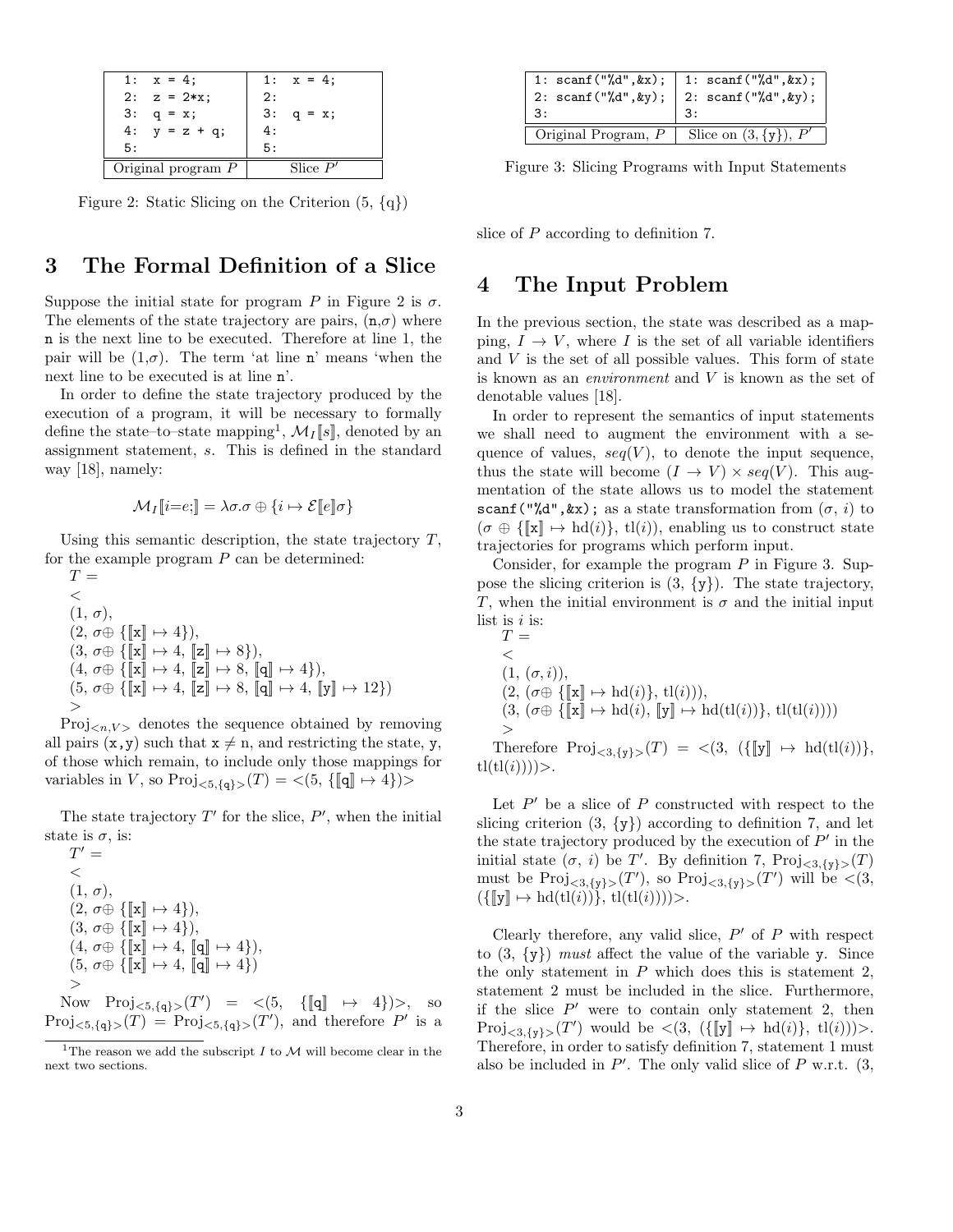$\{y\}$  is therefore P itself. However, this is not the slice produced by currently published static slicing algorithms  $[21, 11, 4]$ , (all of which delete line 1).

Existing algorithms fail to produce the correct slice because, according to the standard definition of defined and referenced variables (definition 1),

$$
DEF[\text{scanf}("%d", \&x) ; ] = \{x\}
$$

and

$$
REF[\texttt{scanf("%d",@x)}:] = \{\}
$$

This means that there will be no  $du$ -chain [2] between nodes 1 and 2 in the program  $P$  in Figure 3. This is an example of a more general problem concerning the 'implicit state' [7, 8, 9].

To see why traditional formulations of defined and referenced variables do not cater for input statements correctly, we need to examine the state in more detail. It will be shown that by making the implicit state explicit the problem can be overcome.

#### Definition 8 (The Explicit State)

The *explicit* state is  $(I \rightarrow V)$ , where I is the set of variable identifiers and V is the set of denotable values.

#### Definition 9 (The Implicit State)

The implicit state is any part of the state which is not explicit. That is, the implicit state consists of those state components which are not denoted by a variable identifier.

Observe that, whilst the effect of a program has upon the values stored in its variables is explicit, the effect it has upon the input sequence is implicit.

Existing slicing algorithms will include a statement  $n$  in a slice iff:

- 1. the slicing criterion is transitively data dependent on n or.
- 2. the slicing criterion is transitively control dependent on n.

Data dependence arises because of variable assignments (or, more generally, because of statements which affect the explicit state). Changes to the implicit state do not lead to dependences as there is no variable to carry the dependence. In the most extreme case suppose a non-predicate statement s, affects only the implicit state; No slicing criterion can be transitively control or data dependent upon s, and therefore, a slicing algorithm will be free to delete s.

Consider, for example, the program<sup>2</sup> in Figure 4. Suppose the slicing criterion is  $(3,\{y\})$ . The slicing algorithm

| 1: $getint()$ ;<br>2: $\text{scanf}("%d", \text{ky});$ 2: $\text{scanf}("%d", \text{ky});$ | 1 :        |
|--------------------------------------------------------------------------------------------|------------|
| Original Program $P$                                                                       | Slice $P'$ |

Figure 4: An Incorrect Slice

will be free to delete line 1 because the slicing criterion is neither transitively control nor data dependent upon it. Indeed, line 1 may be deleted in the construction of any slice.

However, removal of line 1 clearly does affect the meaning of line 2. That is, in the original program, line 2 reads the second input into y, whereas, if line 1 is removed, it reads the first. Therefore, removing line 1 will produce a reduced program which does not preserve the effect of the original upon the final value of y. Such a reduced program is not a slice of the original according to Weiser's definition of a slice (definition 7).

## 5 Denoting the Input Sequence

The solution to the problem lies not in altering the slicing algorithm, rather it requires a change to the value of defined and referenced variable sets (upon which the algorithm depends). This is achieved by a reformulation of the implicit state as an explicit state [7, 8, 9], rather than altering the slicing algorithm, which constructs these slices.

Observe that, because

 $\mathcal{M}_I$ [scanf("%d", &x);] $(\sigma, i) = (\sigma \oplus {\{\Vert x \Vert \mapsto hd(i)\}, tl(i)})$ 

it will be inferred that

and

$$
f_{\rm{max}}
$$

 $DEF[$ scanf("%d", &x); $] = \{x\}$ 

$$
REF[\texttt{scanf}("%d", \&x);\,]=\{\}.
$$

because the only variable which alters its value in  $\sigma$  is x and this change references (depends upon) the value of no other mapping in  $\sigma$ . That is, although the input statement affects the implicit state, it does not affect the explicit state. Therefore the defined and referenced variable sets will not capture the linkage between successive input statements; this linkage consists of 'implicit du–chains'.

In order to remove the implicit state we need a new variable (and possibly a new denotable value  $[18]$  — the list), to denote the implicit state component. In this case, the pseudo-variable Π shall be used to denote the input list.

Let  $\mathcal{M}_E$  describe the meaning of a statement in terms of the explicit state.

<sup>2</sup>Where getint() has the sole purpose of consuming an integer from the input.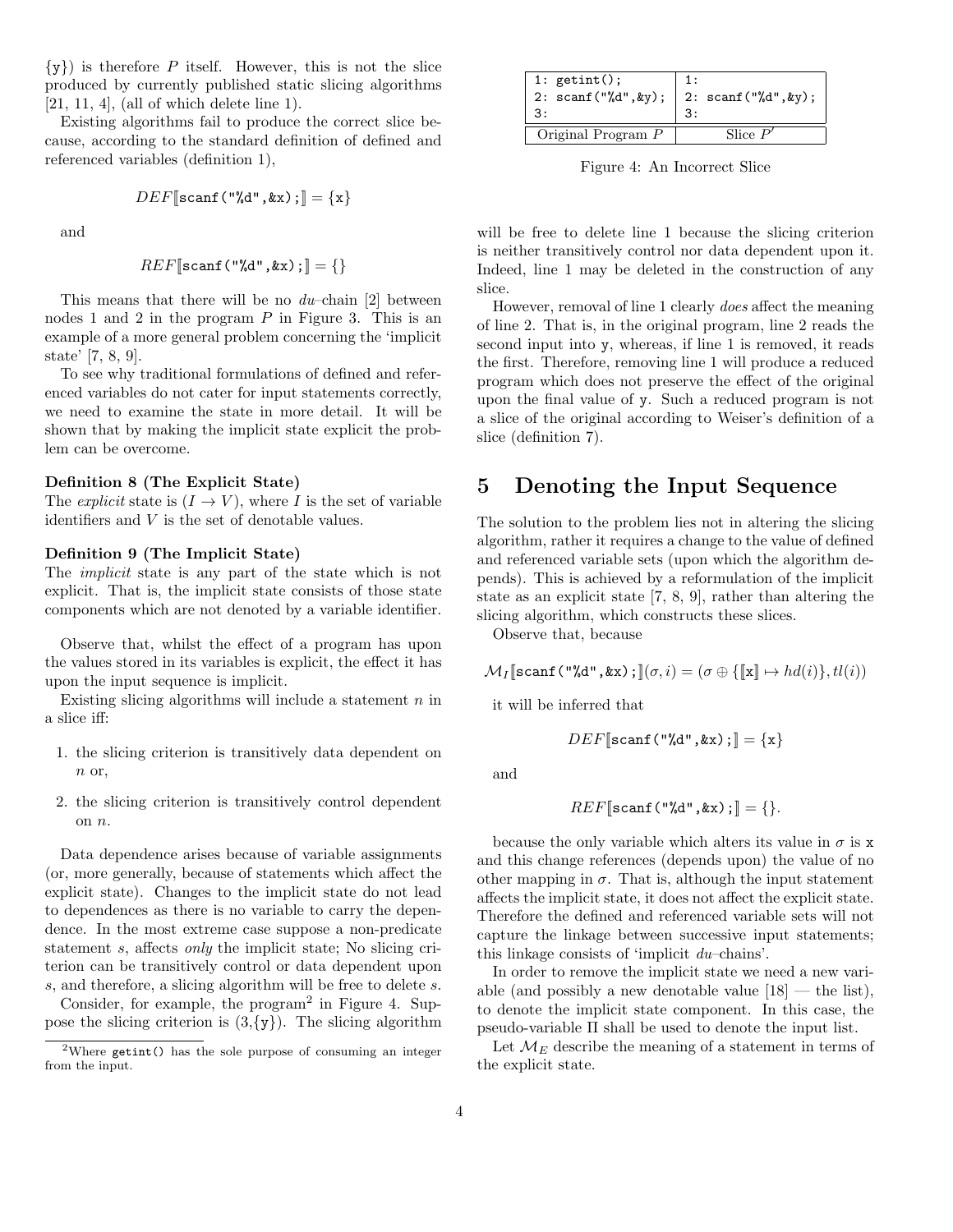$$
\mathcal{M}_E[\text{scanf}(\text{''\&d''}, k\text{x})\,;\,]\sigma = \\ \sigma \oplus \{[\![\text{x}]\!] \mapsto hd(\sigma[\![\Pi]\!]), [\![\Pi]\!] \mapsto tl(\sigma[\![\Pi]\!])\}
$$

from which it will be inferred that

$$
DEF[\texttt{scanf("%d",&x)}:] = \{x,\Pi\}
$$

and

$$
REF[\text{scanf}("%d", \&x);]=\{\Pi\}.
$$

The function Φ, takes an implicit state and transforms into an equivalent explicit state:

$$
\Phi: (I \to V) \times seq(V) \longrightarrow (I \to V)
$$

$$
\Phi(\sigma,i)=\sigma\oplus\{[\![\Pi]\!]\mapsto i\}
$$

The connection between  $\mathcal{M}_I$  and  $\mathcal{M}_E$  is

$$
\forall s. \mathcal{M}_I(s) \circ \Phi = \Phi \circ \mathcal{M}_E(s)
$$

The relationship between  $\mathcal{M}_E$ ,  $\mathcal{M}_I$  and  $\Phi$  is represented in the commutative diagram below:

$$
(I \to V) \times seq(V) \xrightarrow{M_I(s)} (I \to V) \times seq(V)
$$
  
\n
$$
\Phi \downarrow \qquad \qquad \downarrow \Phi
$$
  
\n
$$
(I \to V) \xrightarrow{M_E(s)} (I \to V)
$$

Observe that this reformulation of the implicit state as an explicit state could have been achieved by re–writing the program, introducing assignments to the new pseudo– variable Π. The transformation,  $\mathcal{T}$ , takes a statement s, and produces a statement  $s'$ , where  $s'$  neither depends upon nor affects implicit state. The transformation  $\mathcal T$  for our simple while loop language is defined in Figure 5.

Observe that  $\mathcal{M}_I \circ \mathcal{T} = \mathcal{M}_E$ , thus  $\mathcal{T}$  is guaranteed to remove the implicit state by source–to–source transformation. This could be established more formally by a simple structural induction on the structure of the language.

## 6 A Thermostat Program

Often, in embedded real–time systems, there will be a set of primitive commands for controlling input and output using devices such as sensors and actuators. These primitive commands will form part of a control language. Such programs may be hard to slice in any meaningful way, because we shall not be able to identify the interesting properties of the embedded system in slicing criteria — they will all be implicit.

| 1 | $reset()$ ;             |  |  |
|---|-------------------------|--|--|
| 2 | while (inoperation()) { |  |  |
| 3 | if $(gettemp())$        |  |  |
| 4 | $switchoff()$ ;         |  |  |
| 5 | else switchon();        |  |  |
| հ | $userchoice()$ ;        |  |  |
|   |                         |  |  |

Figure 6: A Simple Thermostat Program

Consider, the (highly idealised) thermostat control program in Figure 6. As it stands this program is completely unslicable, as it mentions no variables.

If we model the implicit state using pseudo variables, we shall be able to transform programs such as the thermostat program into longer, but slicable, explicit versions. This corresponds to modelling the unavailable bodies of the primitive functions of the control language. In order to perform this transformation for the thermostat program we will need a specification of the effect of each of the primitives. In this case, the device language primitives control and depend upon a thermometer and a heater. Figure 7 informally specifies the meaning of each primitive of the control language.

Figure 8 describes the implicit state value denoted by each pseudo variable we shall introduce.

Notice that we could, for all such problems, use a single variable to capture the entire implicit state [17]. This would require us to model the implicit state as a large data structure, denoted be a single variable. Using a single variable, primitive commands which depend upon or affect the implicit state would be transformed into commands which select and update parts of this data structure. Whilst this approach is theoretically acceptable, it is impractical, as it will dramatically reduce the precision of any slicing algorithm which depends upon it.

Figure 9 describes the transformation function for removing the implicit state. For the userchoice() primitive, the enumeration type  $\{up, down, manual\}$  is used to model the user's input.

The application of transformation rules from Figure 9 to the program in Figure 6 is depicted Figure 10.

We have adopted a decimal point numbering system to allow us to relate elements of the transformed program to those of the original (via their integral values).

Slicing with respect to  $(6, \{ideal\})$  yields the slice depicted in Figure 11.

Converting this slice back to the original program notation we take the integral part of each statement as the members of the slice, thereby including a statement from the original if any of its transformed counterparts are in the slice of the explicit version.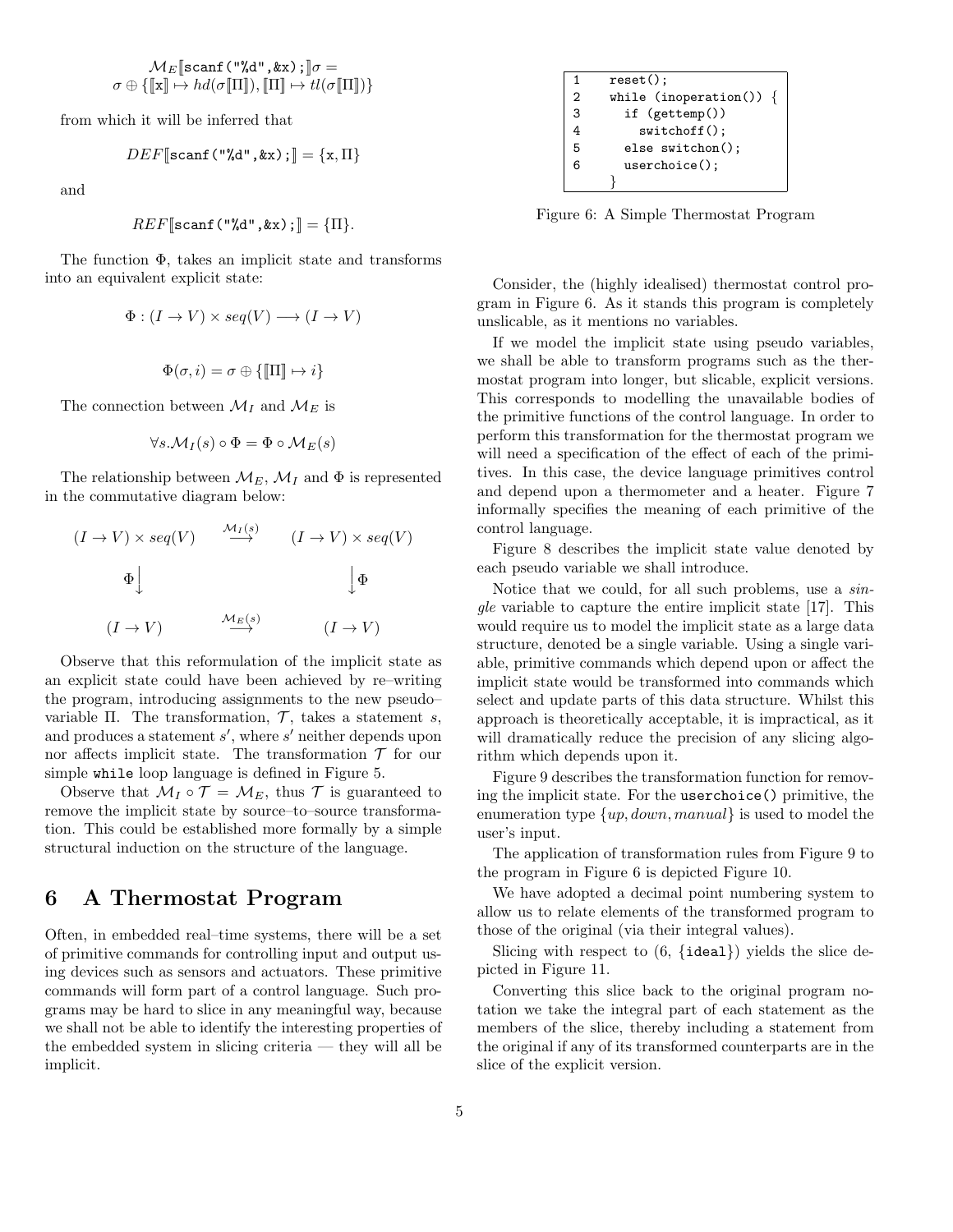```
\mathcal{T}[\texttt{scanf}(s, \& i_1, \ldots, \& i_n);] = \mathcal{I}[\![i_1]\!] \ldots \mathcal{I}[\![i_n]\!]\mathcal{T}[\![\text{while}(e)c]\!] = [\![\text{while}(e)\{\mathcal{T}[\![c]\}]\!] \ \mathcal{T}[\![\{c_1 \dots c_n\}]\!] = [\![\{\mathcal{T}[\![c_1]\!]\} \dots \mathcal{T}[\![c_n]\!]\!]= [\![{\{\mathcal{T}}[\![c_1]\!]\ldots {\mathcal{T}}[\![c_n]\!]\!] \} ]\mathcal{T}[\![\texttt{if}(e)c]\!] = [\![\texttt{if}(e)\{\mathcal{T}[c]\}]\!]<br>
\texttt{getint}();\!] = [\![\texttt{II}=tl(\texttt{II});\!]\mathcal{T}[\mathtt{getint}();]\quad =\mathcal{T}[i=e;]] = [i=e;]]\mathcal{I}[[i]] = [[i = hd(\Pi);\Pi = tl(\Pi);\]]
```
Figure 5: Removing the Implicit State from a Language with Input Statements

| reset()          | Initialises the ideal temperature setting                              |  |  |
|------------------|------------------------------------------------------------------------|--|--|
| inoperation()    | True iff the user has not switched to manual control                   |  |  |
| gettemp()        | True iff the current temperature is ideal $(\pm 2$ degrees Fahrenheit) |  |  |
| switchoff()      | Switches the heater off                                                |  |  |
| $s$ witchon $()$ | Switches the heater on                                                 |  |  |
| userchoice()     | Allows the user to make one of three decisions:                        |  |  |
|                  | a) to switch to manual control                                         |  |  |
|                  | b) to increment the ideal temperature                                  |  |  |
|                  | c) to decrement the ideal temperature                                  |  |  |

Figure 7: Informal Semantics for the Thermostat Language Primitives

| Pseudo Variable<br>Type |              | Description of Implicit State Modelled         |  |  |
|-------------------------|--------------|------------------------------------------------|--|--|
| ideal                   | int          | The ideal temperature                          |  |  |
| IsManual                | boolean      | True iff the system is in manual mode          |  |  |
| temp                    | int          | Current temperature reading on the thermometer |  |  |
| IsHeaterOff             | boolean      | True iff the heater is off                     |  |  |
|                         | list(choice) | The User's list of inputs                      |  |  |

Figure 8: Pseudo–Variables and the Implicit State Components they Denote

|                                                 | $\mathcal{T}[\text{while}(e)c] = [\text{while}(\mathcal{E}[e])\{\mathcal{T}[c]\}]$                                                               |
|-------------------------------------------------|--------------------------------------------------------------------------------------------------------------------------------------------------|
|                                                 | $\mathcal{T}[\![\{c_1 \dots c_n\}]\!] = [\![\{\mathcal{T}[\![c_1]\!]\ldots \mathcal{T}[\![c_n]\!]\}]\!]$                                         |
|                                                 | $\mathcal{T}[\![\mathbf{if}(e)c]\!] = [\![\mathbf{if}(\mathcal{E}[\![e]\!])\{\mathcal{T}[\![c]\!]\}\!]$                                          |
|                                                 | $\mathcal{T}[i=e;]] = [i=\mathcal{E}[e];]$                                                                                                       |
|                                                 | $\mathcal{T}$   reset()  =   IsManual= $False$ ;ideal= $Default;$                                                                                |
|                                                 | $\mathcal{T}$ [switchoff()] = [IsHeaterOff = $True$ ]                                                                                            |
|                                                 | $\mathcal{T}$ [switchon()] = [IsHeaterOff = $False$ ]                                                                                            |
|                                                 | $\mathcal{T}$ [userchoice()] = [if $(hd(\Pi) = up)$ ideal = ideal + 1;                                                                           |
|                                                 | else if $(hd(\Pi) = down)$ ideal = ideal - 1;                                                                                                    |
|                                                 | else if $(hd(\Pi) = manual)$ IsManual = $True;$                                                                                                  |
|                                                 | $\Pi = tl(\Pi);$                                                                                                                                 |
|                                                 |                                                                                                                                                  |
| $\mathcal{E}$   inoperation()  = $\ $ !IsManual |                                                                                                                                                  |
|                                                 | $\mathcal{E}[\text{gettemp}(\mathcal{E}]) = [((\text{temp} > = \text{ideal} - 2.0) \& \& (\text{temp} < = \text{ideal} + 2.0))]$                 |
|                                                 | $\mathcal{E}\llbracket e_1 \; b \; e_2 \rrbracket \;\; = \;\; \mathcal{E}\llbracket e_1 \rrbracket \; b \; \mathcal{E}\llbracket e_2 \rrbracket$ |

Figure 9: Removing the Implicit State from the Thermostat Control Language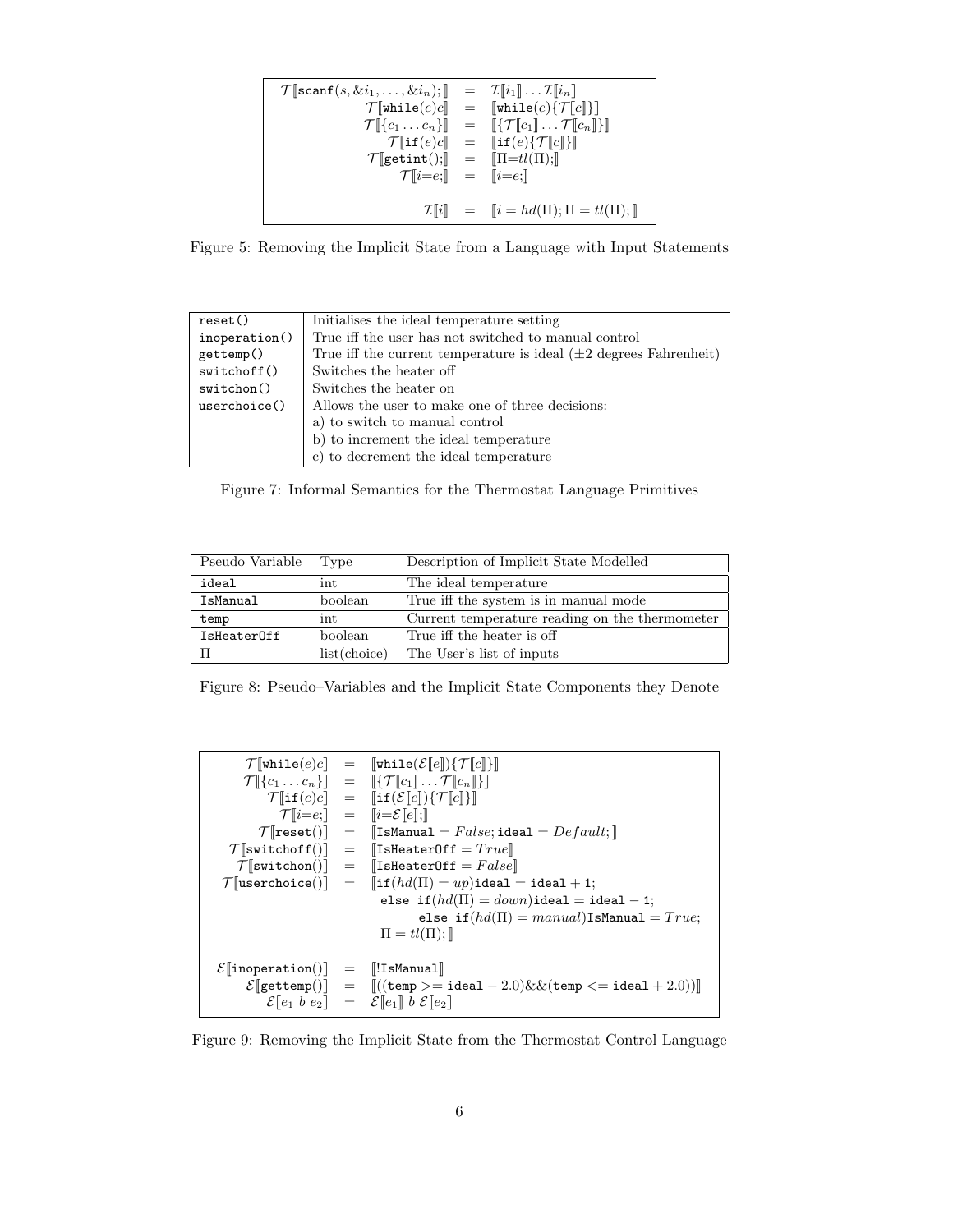| 1                | $reset()$ ;             | 1.1 | $IsManual = False;$                                    |
|------------------|-------------------------|-----|--------------------------------------------------------|
|                  |                         | 1.2 | $ideal = Default;$                                     |
| 2                | while (inoperation()) { | 2   | while $(!Ishanual)$ {                                  |
| 3                | if $(gettemp())$        | 3   | if $((temp >= ideal - 2.0) \&& (temp <= ideal + 2.0))$ |
| 4                | $switchoff()$ ;         | 4   | $IsHeartOff = True;$                                   |
| 5                | else switchon();        | 5   | else IsHeaterOff = $False$ ;                           |
| 6                | $userchoice()$ ;        | 6.1 | if $(hd(\Pi) = up)$                                    |
|                  |                         | 6.2 | $ideal = ideal + 1$ ;                                  |
|                  |                         | 6.3 | else if $(hd(\Pi) = down)$                             |
|                  |                         | 6.4 | ideal = ideal - 1;                                     |
|                  |                         | 6.5 | else if $(hd(\Pi)) = \text{manual}$                    |
|                  |                         | 6.6 | $IsManual = True;$                                     |
|                  |                         | 6.7 | $\Pi = tl(\Pi);$                                       |
|                  |                         |     |                                                        |
| Original program |                         |     | Transformed program                                    |

Figure 10: Original and Transformed Thermostat Program

| 1.1                        | $IsManual = False;$                 | 1 | reset()                               |
|----------------------------|-------------------------------------|---|---------------------------------------|
| 1.2                        | $ideal = Default;$                  |   |                                       |
| $\overline{2}$             | while $(!IsManual)$ {               | 2 | while $(inoperation())$               |
| 6.1                        | if $(hd(\Pi) = up)$                 | 6 | $userchoise()$ ;                      |
| 6.2                        | $ideal = ideal + 1$ ;               |   |                                       |
| 6.3                        | else if $(hd(\Pi) = down)$          |   |                                       |
| 6.4                        | ideal = ideal - 1;                  |   |                                       |
| 6.5                        | else if $(hd(\Pi)) = \text{manual}$ |   |                                       |
| 6.6                        | $IsManual = True;$                  |   |                                       |
| 6.7                        | $\Pi = \text{tl}(\Pi);$             |   |                                       |
|                            |                                     |   |                                       |
| Sliced Transformed Program |                                     |   | Corresponding Sliced Original Program |

Figure 11: Slicing the Thermostat Program Using its Explicit Counterpart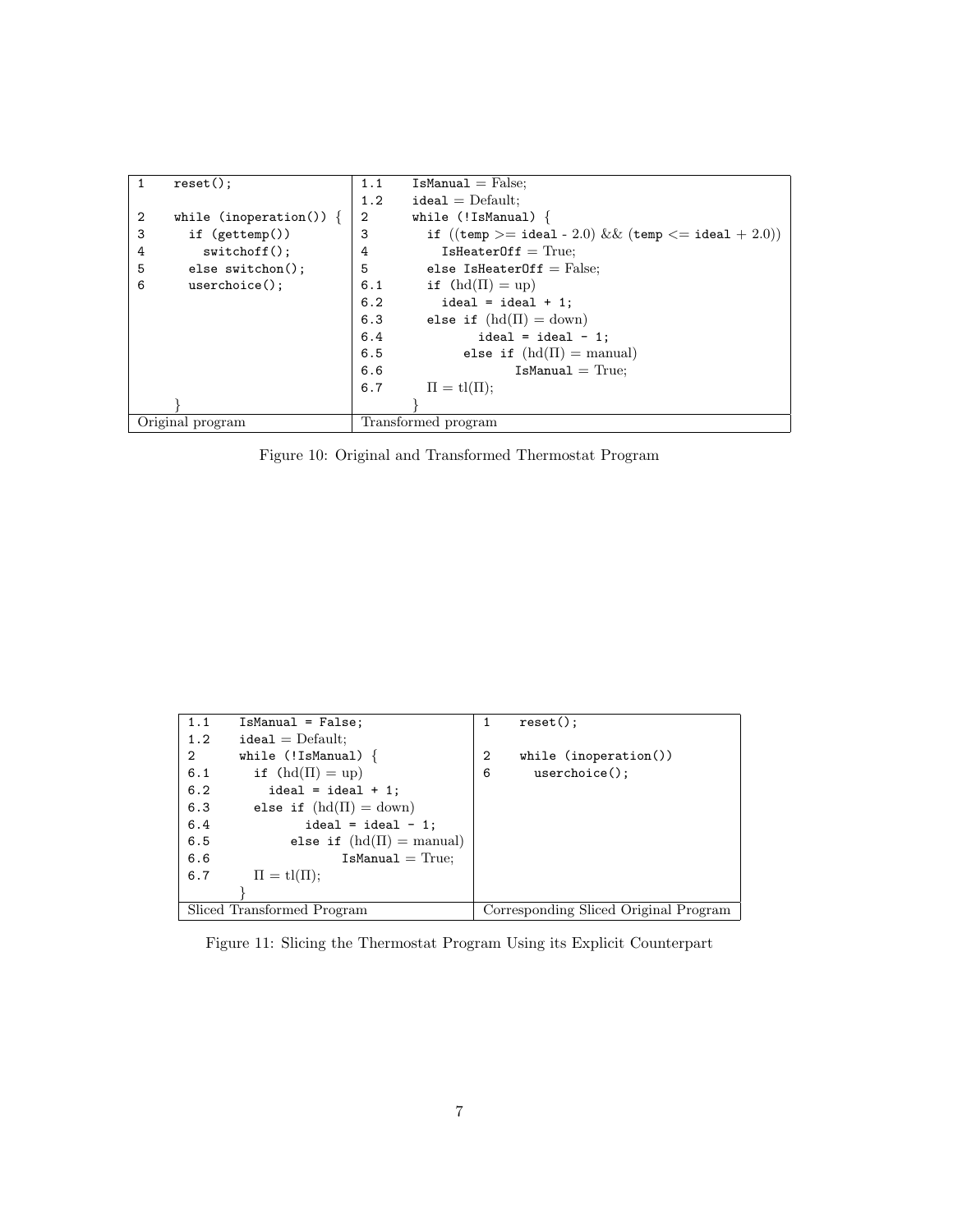## 7 Conclusion and Future Work

The implicit–state–removal transformation technique can be applied to any problem where we want to slice a program upon some value which is implicit, namely, where there is no variable to denote the state components of interest. The approach is easy to integrate into existing slicing algorithms and tools, as only the defined and referenced variables need change. Furthermore, a suitable change in defined and referenced variables is obtained by pre–transforming the program to be sliced to remove the implicit state. Thus the slicing algorithm can be viewed as an unaffected 'black box process'.

The approach was used to correct a minor deviation of existing slicing approaches concerning the deletion or otherwise of input statements in slice construction. More importantly, it is argued that the approach could be applied to embedded systems, where slicing may be frustrated by a want of variable to slice upon.

More work is required to produce a general set of guidelines for implicit state modelling. It would also be interesting to apply the approach introduced here to other implicit state components. For example, file systems and dynamic memory allocation and deallocation. Such analysis might prove fruitful in producing more precise slices of programs which affect and depend upon the heap store, and may allow us to address problems associated with programs which perform I/O through file access. This work could also allow previously implicit computation to be analysed using slicing. For example, the potential of a program to leak dynamic memory could be analysed by making the implicit top of heap explicit.

### References

- [1] Hiralal Agrawal and Joseph R. Horgan. Dynamic program slicing. In ACM SIGPLAN Conference on Programming Language Design and Implementation, pages 246–256, New York, June 1990.
- [2] Alfred V. Aho, Ravi Sethi, and Jeffrey D. Ullman. Compilers: Principles, techniques and tools. Addison Wesley, 1986.
- [3] G. Canfora, A. Cimitile, Andrea De Lucia, and G. A. Di Lucca. Software salvaging based on conditions. In International Conference on Software Maintenance (ICSM'96), pages 424–433, Victoria, Canada, September 1994. IEEE.
- [4] Sebastian Danicic, Mark Harman, and Yogasundary Sivagurunathan. A parallel algorithm for static program slicing. Information Processing Letters, 56(6):307–313, December 1995.
- [5] Andrea. De Lucia, Anna Rita Fasolino, and Malcolm Munro. Understanding function behaviours through program slicing. In 4th IEEE Workshop on Program Comprehension, Berlin, Germany, March 1996.
- [6] Keith B. Gallagher and James R. Lyle. Using program slicing in software maintenance. IEEE Transactions on Software Engineering, 17(8):751–761, August 1991.
- [7] Mark Harman. Functional Models of Procedural Programs. PhD thesis, University of North London, 1992.
- [8] Mark Harman and Sebastian Danicic. Using program slicing to simplify testing. Journal of Software Testing, Verification and Reliability, 5:143–162, September 1995.
- [9] Mark Harman and Sebastian Danicic. Slicing programs in the presence of errors. Formal Aspects of Computing, 1996. To appear.
- [10] Susan Horwitz, Jan Prins, and Thomas Reps. Integrating non–interfering versions of programs. ACM Transactions on Programming Languages and Systems, 11(3):345–387, July 1989.
- [11] Susan Horwitz, Thomas Reps, and David Binkley. Interprocedural slicing using dependence graphs. In ACM SIGPLAN Conference on Programming Language Design and Implementation, pages 25–46, Atlanta, Georgia, June 1988. Proceedings in SIGPLAN Notices, 23(7), pp.35–46, 1988.
- [12] Mariam Kamkar. Interprocedural dynamic slicing with applications to debugging and testing. PhD Thesis, Department of Computer Science and Information Science, Linköping University, Sweden, 1993. Available as Linköping Studies in Science and Technology, Dissertations, Number 297.
- [13] Bogdan Korel and Janusz Laski. Dynamic program slicing. Information Processing Letters, 29(3):155–163, October 1988.
- [14] Arun Lakhotia. Rule–based approach to computing module cohesion. In Proceedings of the  $15<sup>th</sup>$  Conference on Software Engineering (ICSE-15), pages 34–44, 1993.
- [15] James R. Lyle, Dolores R. Wallace, James R. Graham, Keith B. Gallagher, Joseph P. Poole, and David W. Binkley. Unravel project.
- [16] Linda M. Ott and J. J. Thuss. The relationship between slices and module cohesion. In Proceedings of the  $11^{th}$  ACM conference on Software Engineering, pages 198–204, May 1989.